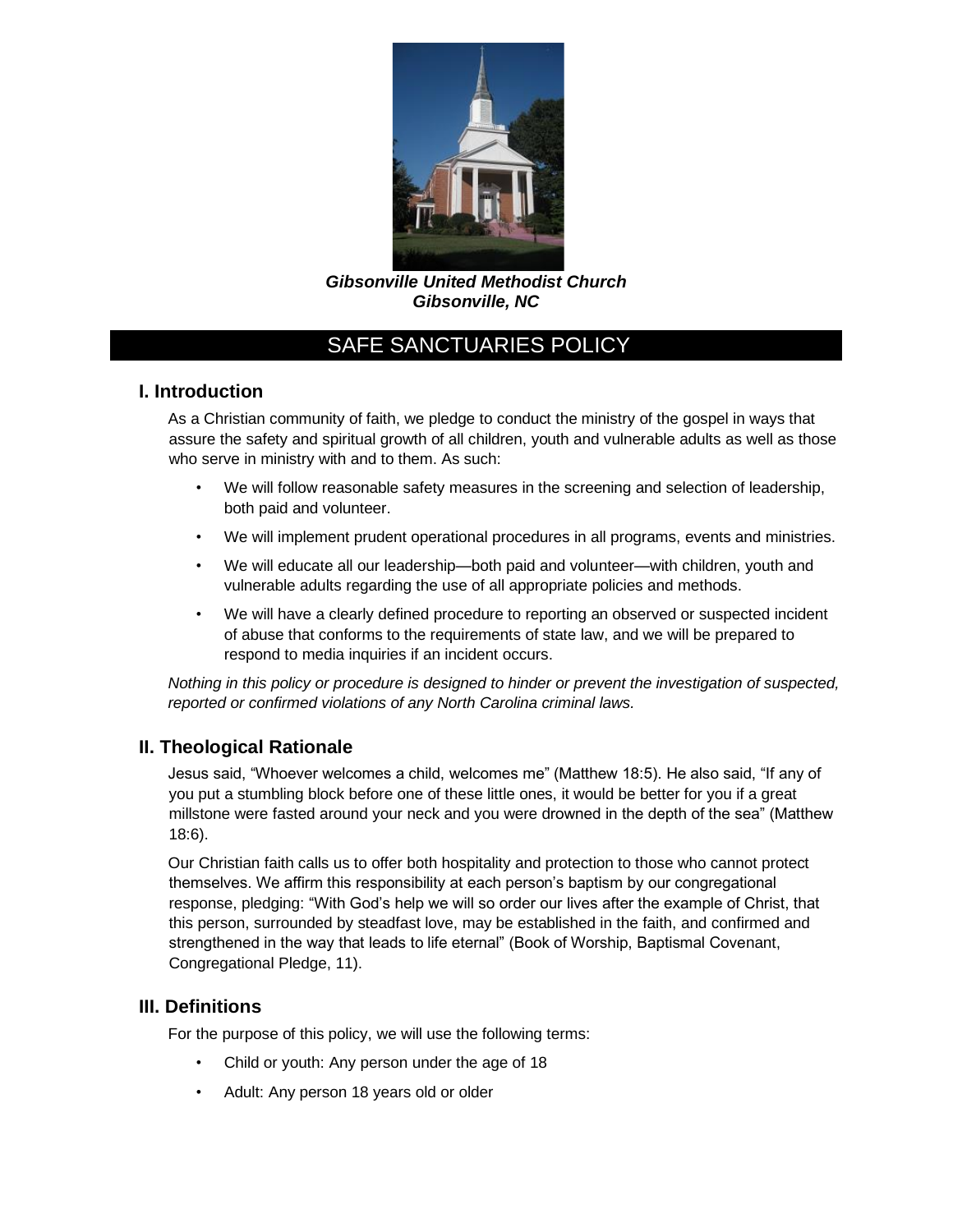

*Gibsonville United Methodist Church Gibsonville, NC*

- Vulnerable adult: Any person 18 years or older who is in need of special care, support or protection due to diminished physical, mental or emotional capacities or at risk of abuse due to the power dynamics of the situation (e.g. mission work or visitation ministries)
- Leader: Any adult—paid or volunteer—who has supervision or management responsibilities for the event, program or ministry

## **IV. Scope**

This policy shall apply to all activities sponsored by Gibsonville United Methodist Church, regardless of location, as well as any activities utilizing its facilities.

Outside groups utilizing the church's facilities shall be required to adhere to this policy or adopt and adhere to equivalent policies. Where the two policies are in conflict, the more conservative approach shall be taken.

## **V. Policy**

### **a. Liability Insurance**

The church shall have adequate liability insurance for all ministries, including sexual abuse or misconduct coverage.

### **b. Screening and Selection**

All persons serving in leadership with children, youth or vulnerable adults shall be:

- An active member of the local ministry for at least six months
- At least 18 years of age
- At least five years older than the oldest person they are supervising/leading (Exception: This does not apply to adults in ministry with vulnerable adults.) As

part of the selection process, applicants must:

- Submit an application and personal references
- Participate in an interview process as determined by [local church leadership]
- Consent to a National Criminal Background Check

Any conviction involving abuse of or harm toward children, youth or vulnerable adults will disqualify the applicant from participating in ministries with children, youth or vulnerable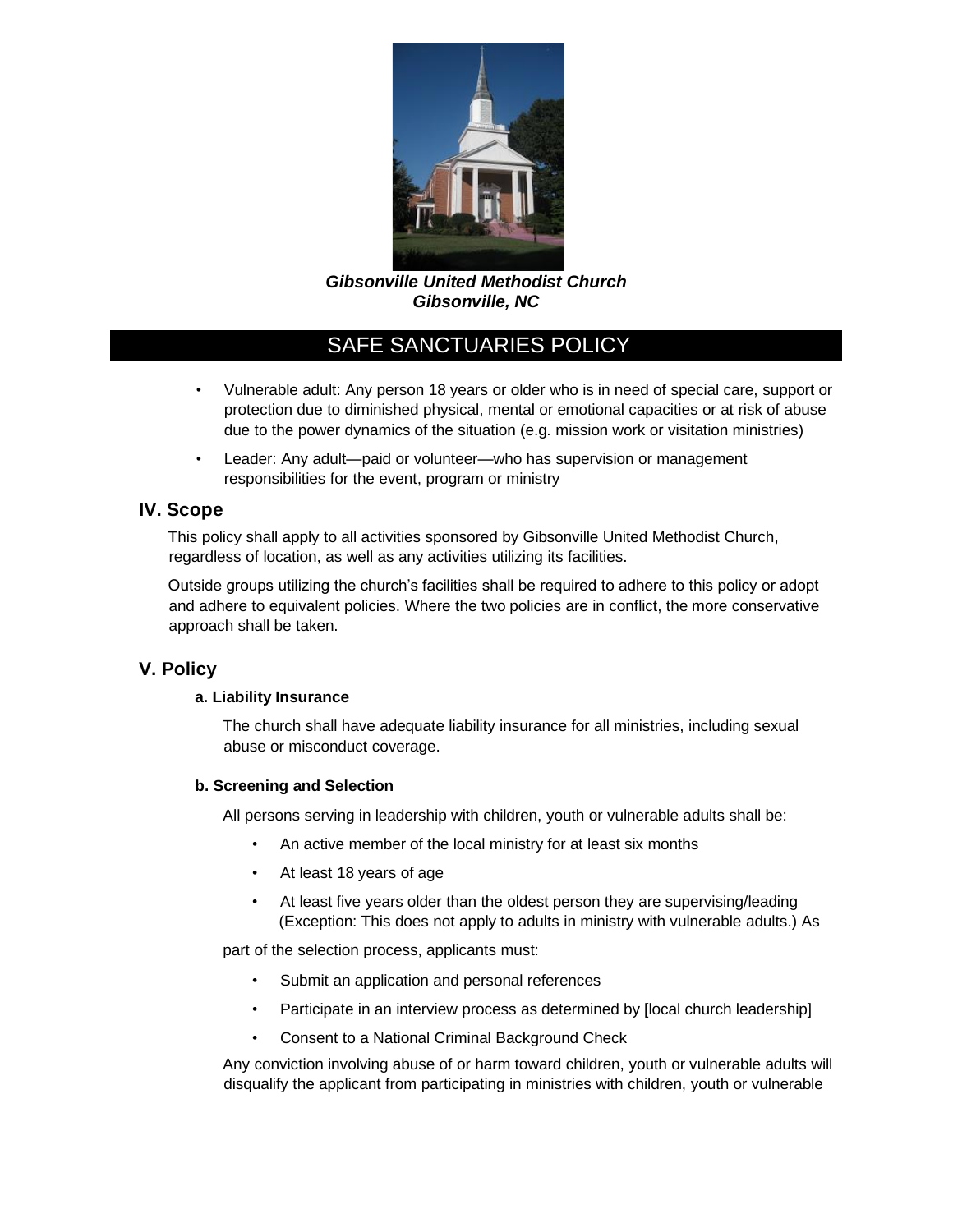

*Gibsonville United Methodist Church Gibsonville, NC*

adults. All other convictions will be reviewed by [local church leadership] in order to ensure the safety of all involved.

All documentation collected as part of the application and screening process shall be maintained in a permanent secure file accessible only to [persons identified by local church leadership].

### **c. Youth helpers**

Youth helpers are considered children or youth under the age of 18 who assist with ministries (e.g. Vacation Bible School).

Youth helpers shall follow all of the same guidelines as adult leaders.

Youth helpers shall never be alone with children without an adult present.

### **d. Training**

All leaders shall be trained annually in the practices of Safe Sanctuaries and a record of attendees shall be kept on file for a minimum of seven years.

Local church staff or lay leadership may facilitate Safe Sanctuaries at the local church level. However, it is expected that at least once every four years that the church utilize conference leadership to be updated on new and emerging trends in Safe Sanctuaries.

The church community shall be informed of the Safe Sanctuaries policy and how the church is working to prevent abuse. The church community shall also be notified in advance of Safe Sanctuaries training opportunities.

Training may be offered to the following:

- Any leader of church-sponsored ministry with children, youth or vulnerable adults
- Any leader of outside groups that utilize the church facilities for activities with children, youth or vulnerable adults
- Any person in the community who would like to learn more about Safe Sanctuaries and its ministry of abuse prevention

The training shall include information, explanation and discussion of the following:

Local church policy and operational procedures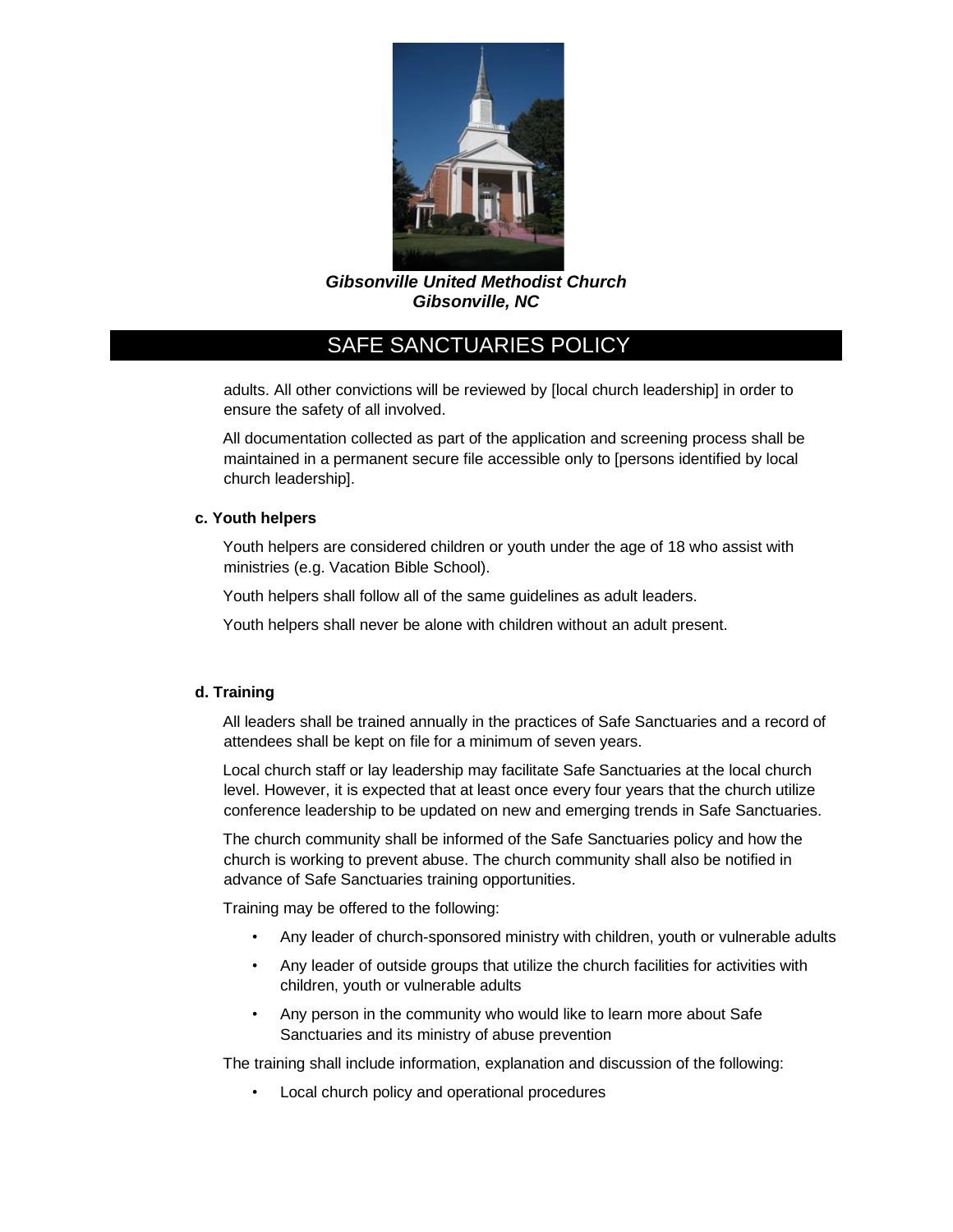

*Gibsonville United Methodist Church Gibsonville, NC*

- Appropriate boundary guidelines
- Appropriate playground/recreational supervision
- Behaviors or other indicators which may signal concerns or abuse
- Requirements of North Carolina law for reporting incidents of abuse
- Procedures for reporting observed or suspected incidents or abuse

### **e. Activity Procedures**

All activities involving children, youth or vulnerable adults shall adhere to the following minimum requirements:

- There shall be two unrelated adults present at all times.
	- $\circ$  "Unrelated adults" is interpreted as adults who are not related to one another. (The adults may be related to participants, but not to one another.)
	- o When two unrelated adults are not able to be present, two related adults shall be present, so long as they are not in a marital relationship. (Married adults may lead together, but there must be at least one more adult present.)
	- $\circ$  If it is not possible to have two adults present at all times, the activity must take place in an open space—indoors or outdoors—where other adults are able to witness the activity and interactions of all involved.
	- $\circ$  It is NOT acceptable to have only one adult present with children, youth or vulnerable adults in a private space, or any space where other adults are not able to witness the activities and interactions of all involved.
	- $\circ$  If participants represent more than one gender, then there shall be at least one male adult leader and one female adult leader.
- There shall be at least one adult present at all activities who is trained in first aid and CPR. First aid kits shall be readily available [in these specific locations].
- There shall be a roving monitor during high-volume ministry and class times (e.g. Sunday School).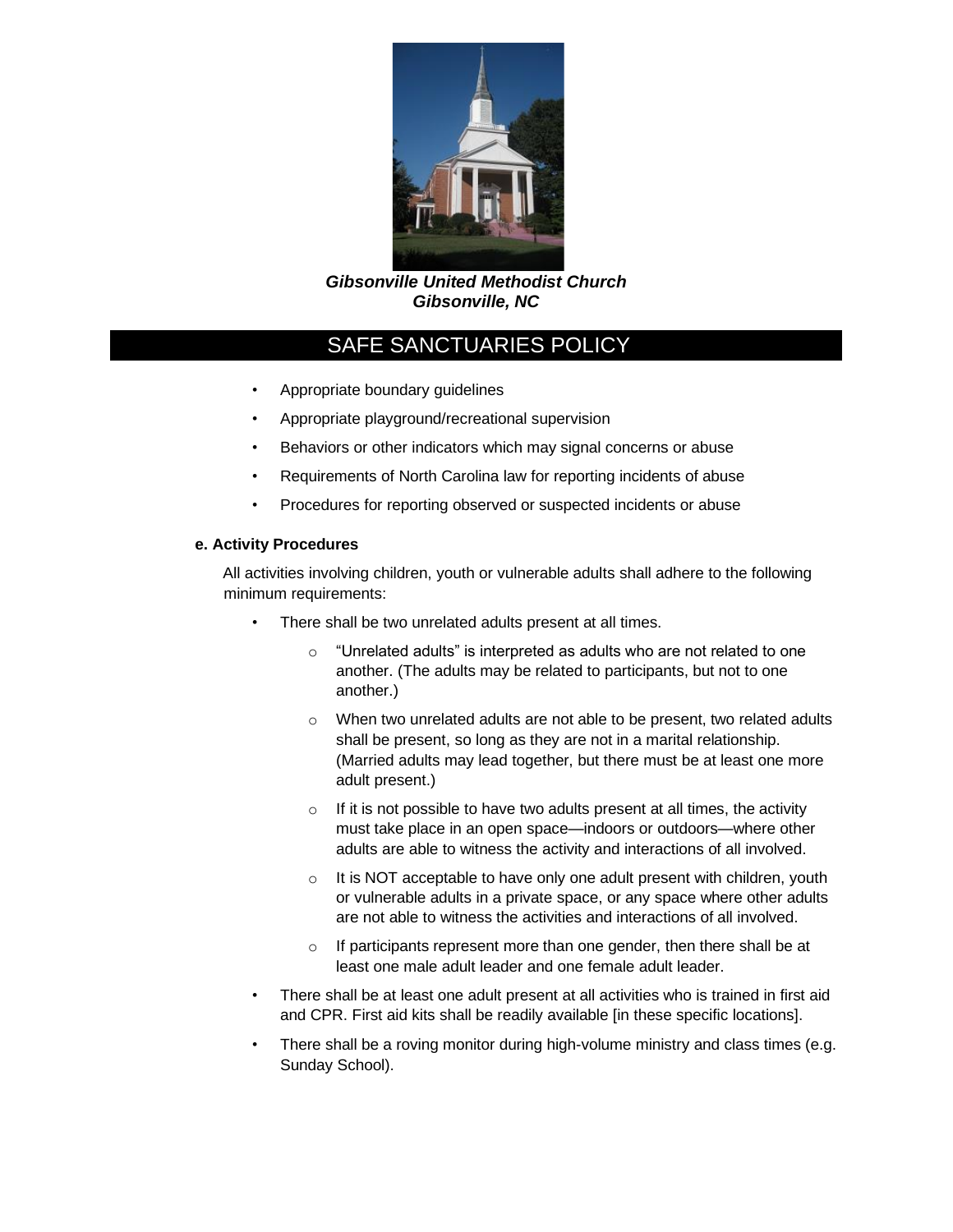

*Gibsonville United Methodist Church Gibsonville, NC*

- At no time shall windows be obscured or doors locked to areas where children, youth or vulnerable adults are meeting. (Exception: Active shooter drills or incidents.)
- All leaders assisting with diaper changing, toileting and clothes changes of young children or of children, youth or adults with special needs shall follow [guidelines as set forth in training].
- All leaders supervising or assisting with recreational or playground activities shall follow [guidelines as set forth in training].
- All leaders shall follow appropriate boundary guidelines [as set forth in training]. For example:
	- o Appropriate boundary setting for all leaders engaging in ministry with vulnerable adults
	- o Appropriate boundary setting for youth leaders, especially focused on small group ministry, overnight retreats and transportation to and from activities
	- o Appropriate boundary setting for clergy and leaders regarding counseling and confidentiality

#### **f. Individual counseling**

Sometimes one-on-one interactions are necessary, specifically in reference to counseling. These interactions must be conducted in an appropriate manner.

The clergyperson, staff person, or lay leader shall conduct the meeting in a visible space, meaning that the office door is cracked open or a window is visible and someone can reasonably see all persons in the room, or the meeting shall take place in a public place.

Suspected abuse or neglect uncovered in counseling shall be reported in accordance with North Carolina law.

#### **g. Internet and Social Media**

Images and names of children, youth and vulnerable adults shall not be utilized on any website or application without explicit consent.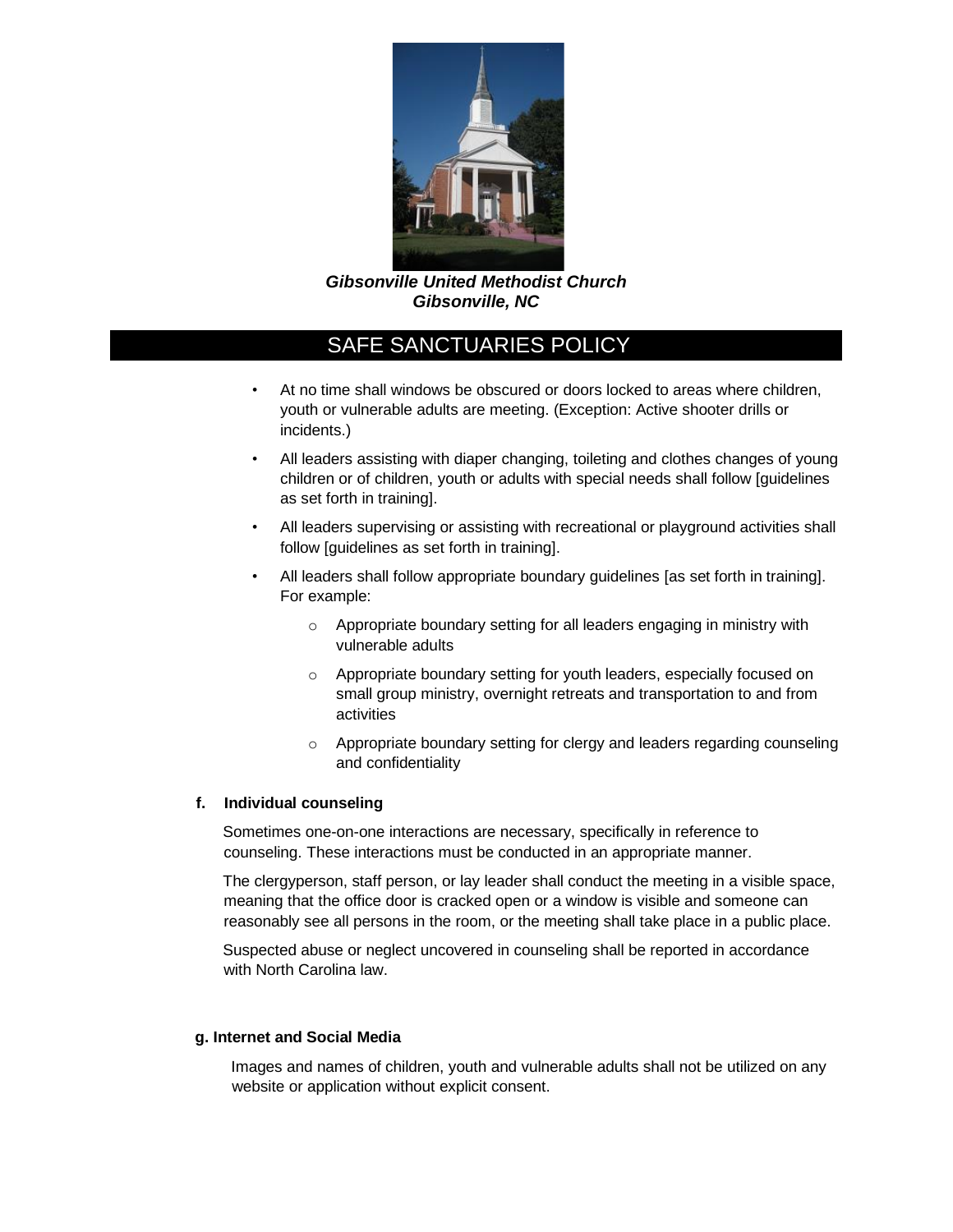

*Gibsonville United Methodist Church Gibsonville, NC*

A social media covenant shall be adopted and adhered to by all participants and leaders. This covenant shall be kept on file as an addendum to this policy. At a minimum, this covenant shall include:

- Leaders shall never initiate a social media connection (friend, follower, link, etc.)
- Boundaries regarding calling, texting and private messaging
- Boundaries regarding taking and distributing photos and videos
- Boundaries regarding social media posts

#### **h. Transportation**

Any person driving a church-owned vehicle or driving a personal vehicle on behalf of the church must consent to a motor vehicle record check and provide proof of current insurance coverage.

When using charter buses or other contracted drivers, the carrier must provide certification that the driver has completed a recent background check.

All vehicle use requirements set forth by the Board of Trustees shall be followed.

#### **i. Off-Site and Overnight Events**

All requirements from section 3C: Activity Procedures shall be adhered to.

Adults and children or youth who are unrelated shall not share beds.

Leaders must obtain medical information and liability release forms for all participants and keep those records on hand throughout the off-site activity or overnight event.

Leaders shall provide parents or guardians with specific information regarding the schedule, sleeping arrangements, leader-to-participant ratios and emergency contact information.

### **j. Missionaries**

When engaging in mission work—whether domestically or globally—missionaries are intrinsically put in a place of power over the persons they serve. Due to these power dynamics, all persons participating in mission work shall follow the screening, selection, training, activity, counseling, transportation, and off-site/overnight event regulations as set forth above.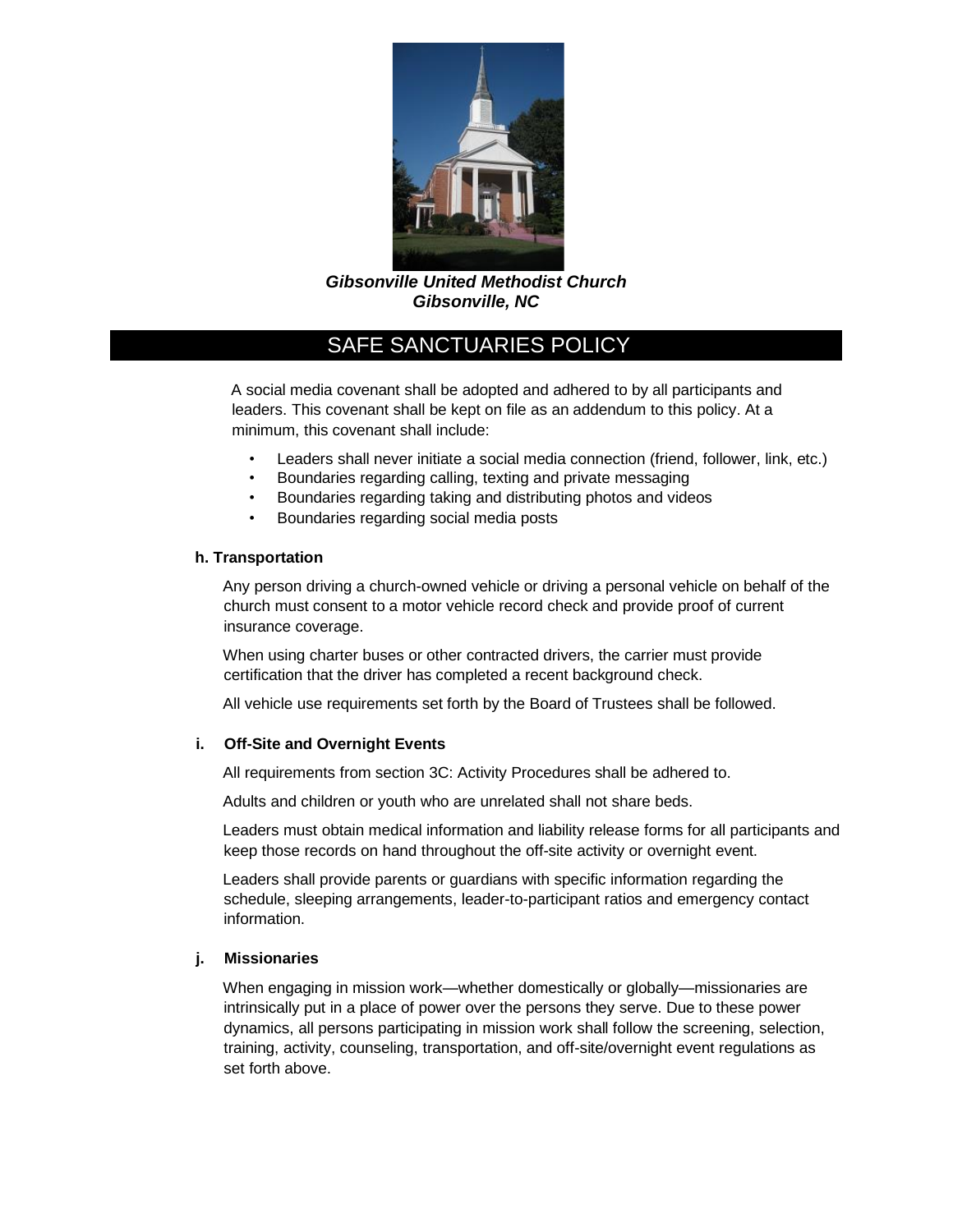

*Gibsonville United Methodist Church Gibsonville, NC*

### **k. Daycare/Preschool Requirements**

In addition to the requirements set forth in this policy, the church's daycare program shall also adhere to relevant requirements established by the state of North Carolina. Where the two requirements are in conflict, the more conservative approach shall be taken.

## **VI. Reporting and Response**

#### **a. Documentation and Reporting**

All incidents—including accidents and suspected abuse—shall be documented in writing on the [name of form or process for documentation] and kept on file. The form is available [physical and/or virtual location(s)].

In the event of an accident or injury, one copy of the [name of form] shall be given to the parent or guardian of the affected child, youth or vulnerable adult.

In the event that an allegation of abuse or misconduct is made against a volunteer or lay leader, a report shall be made to the ministry area leader who shall report it to the Senior Pastor.

In the event that an allegation of abuse is made against a clergy member or staff person, a report shall be made to the chairperson of the Staff/Pastor-Parish Relations Committee.

#### **b. Mandatory State Reporting**

All reporting of alleged or actual incidents of child or vulnerable adult abuse must strictly follow North Carolina law. Although there is no obligation for private citizens to report evidence of a most crimes, North Carolina citizens have a legal duty to report in the following situations:

- Suspected child abuse or neglect by a parent, guardian or caretaker *NC G.S. 7B-301(a)*
- Suspected abuse, neglect or exploitation of a vulnerable adult by their caretaker *NC G.S. 108A-2*

A leader who has reasonable cause to suspect that abuse has occurred should secure the safety of the child, youth or vulnerable adult (if possible) and then immediately report the incident to appropriate law enforcement.

It is never the responsibility of a leader to investigate allegations of abuse.